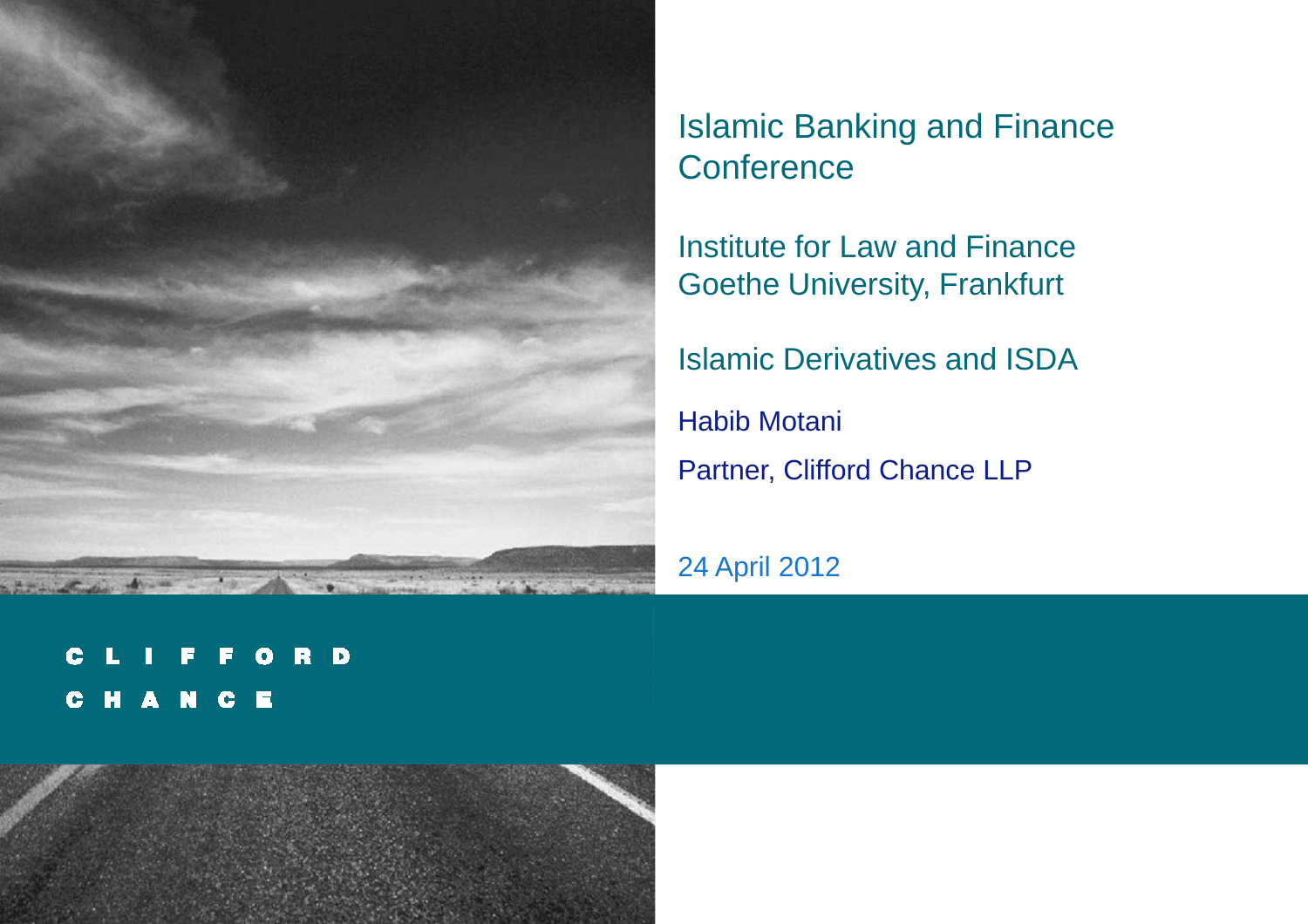# **Background**

**Early Stages of Islamic derivatives market** 

- November 2006 Bank Islam Berhad and Bank Mumalat Malaysia Berhad agreed to execute a pro-forma derivative Master Agreement for documentation of Islamic derivative transactions in the region
- 2006/2007 ISDA receives requests for involvement, leading to MoU between ISDA and IIFM to develop standard documentation
- For some time considerable discussion as to whether derivatives are acceptable  $\overline{\phantom{a}}$ from the Shari'a perspective but many Shari'a scholars now accept the use of hedging as a tool of prudence and risk management
- Recent market events have increased awareness of the need for hedging
- March 2010 ISDA and IIFM publish Tahawwut Master Agreement (TMA)
- March 2012 ISDA and IIFM publish Template Confirmations for PRS transaction under the TMA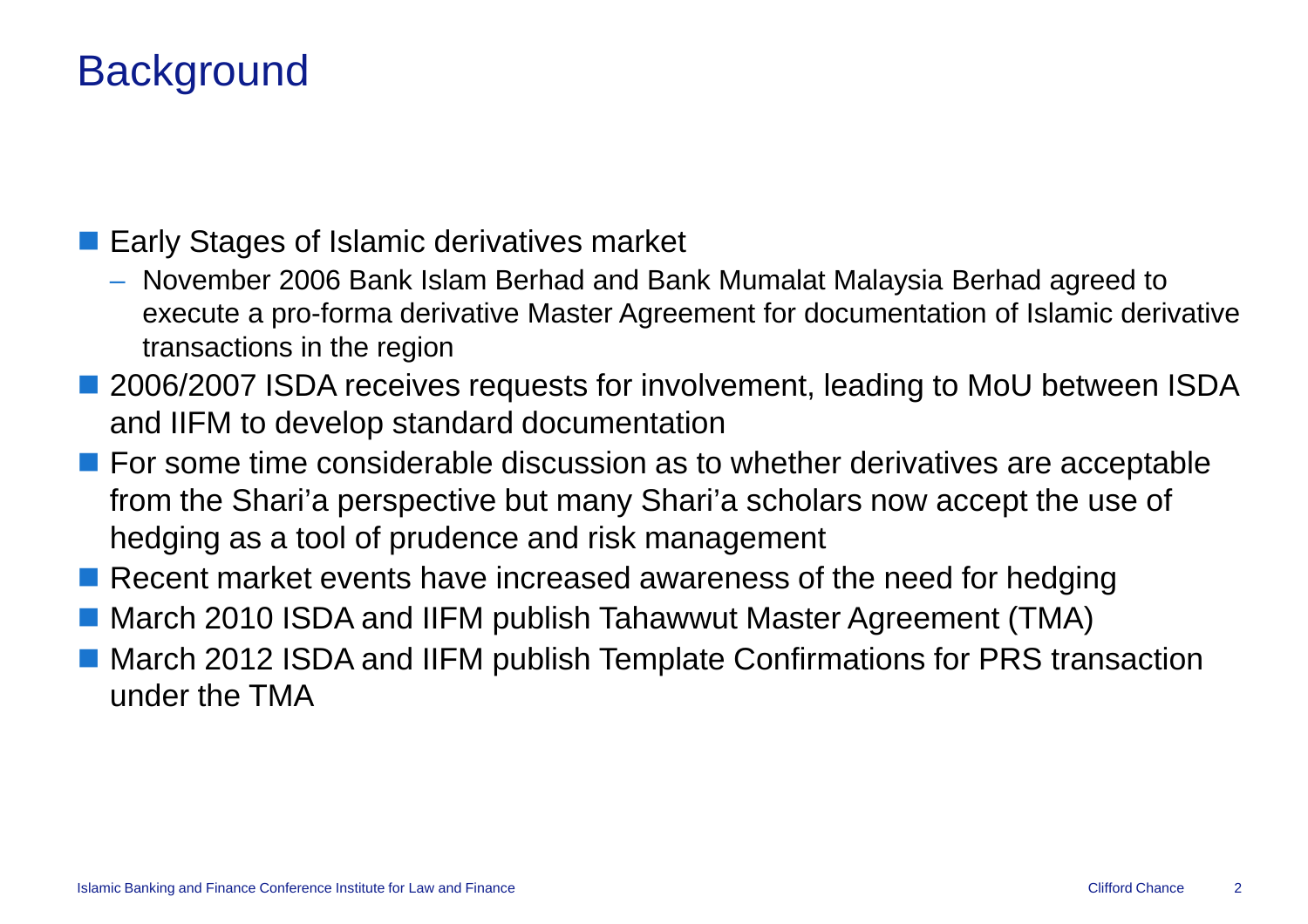## The Need for Standardisation

**Lack of standardisation means a proliferation of bespoke documentation** 

- Cost of evaluating and negotiating documentation
- Documentation not likely to be balanced
- Basis risk
- Constrains the growth of the market
- Standardisation contributes to efficiency, liquidity and certainty
- **Provides a benchmark in the market (as did the development of the original ISDA** Master Agreement in the 1980s)
- Helps reduce price divergence between Islamic derivatives and their conventional<br>counterparts counterparts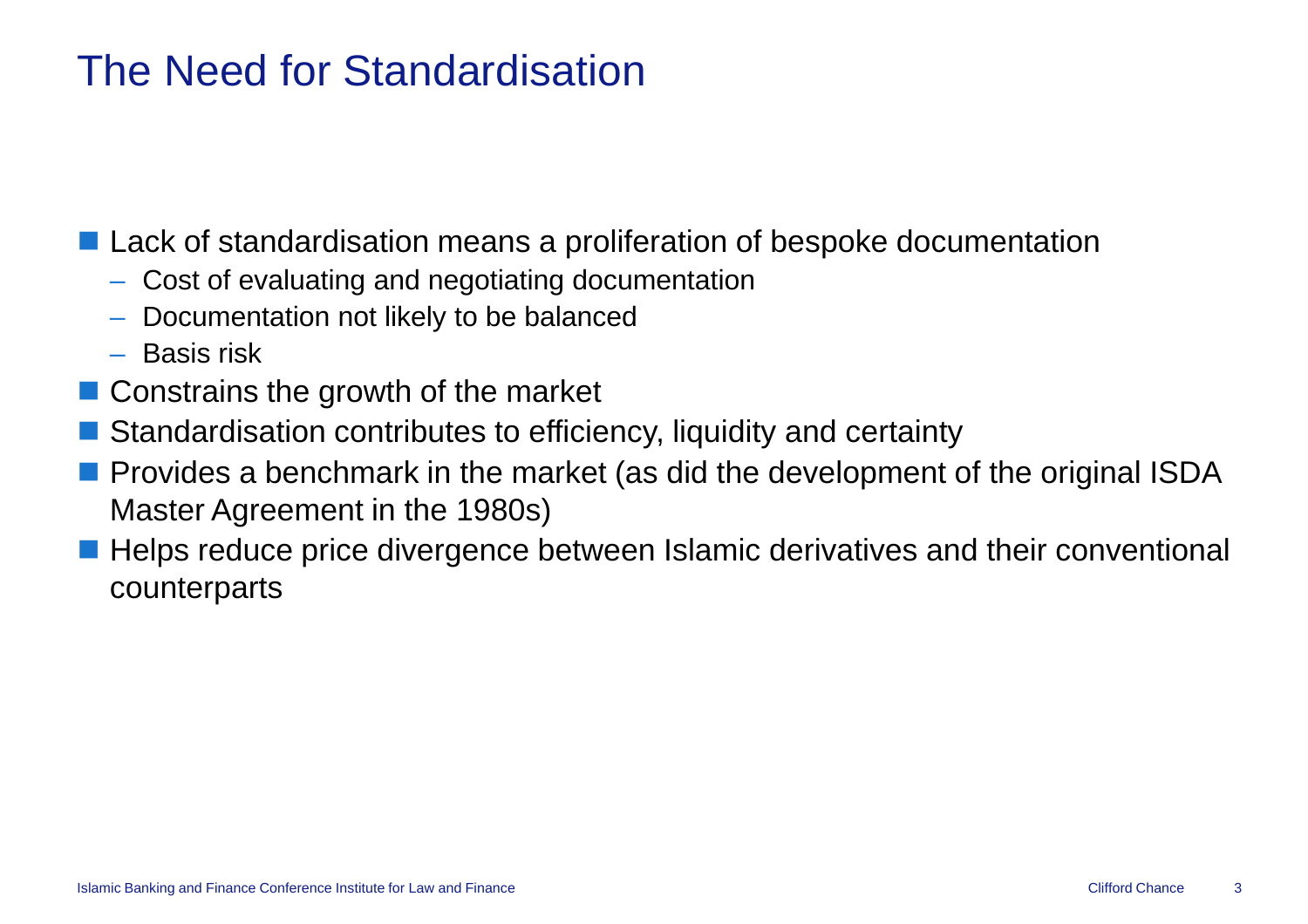#### Features

- Comply with Shari'a requirements
- **Provide the necessary hedge**
- Structured so as to be enforceable
- Structured to optimise risk management and risk mitigation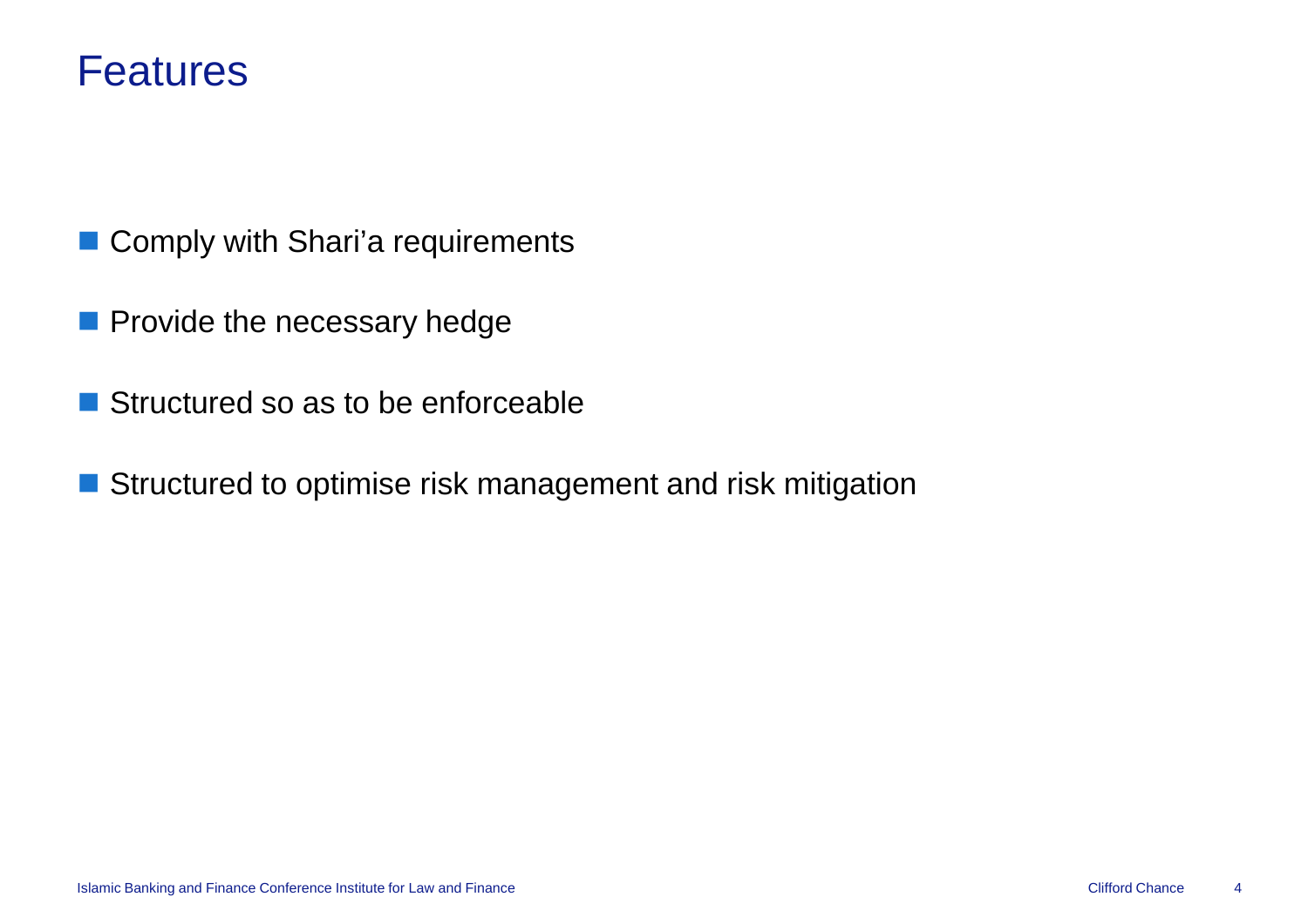# Shari'a Compliance

- **Entered into to hedge actual risks**
- **Not speculative**
- **Involve real transactions and actual transfer of ownership and risk**
- **Asset must be halal**
- No interest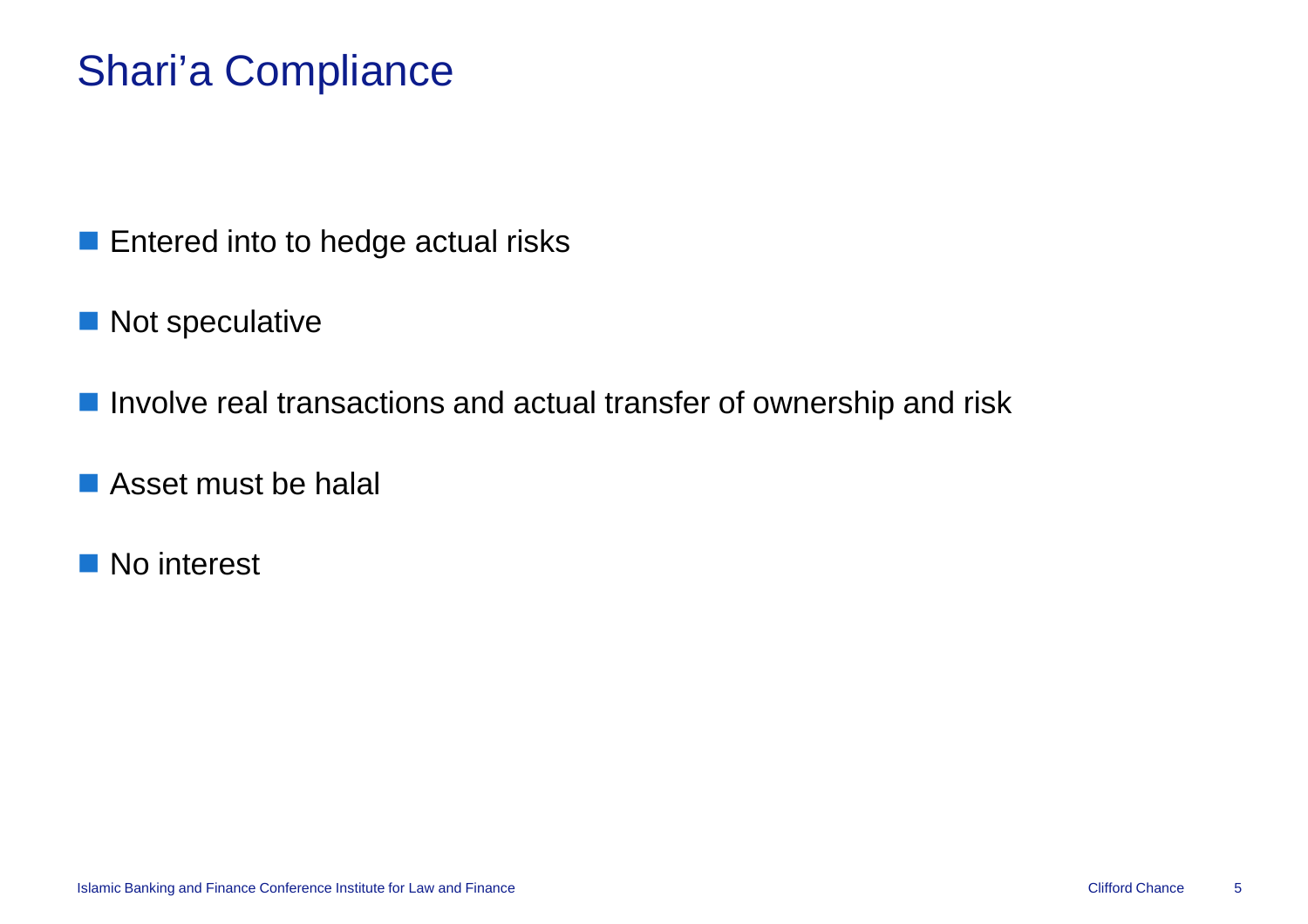# Providing the Necessary Hedge

# ■ Market demand for

- Profit Rate Swap
- FX forward
- Cross Currency Swap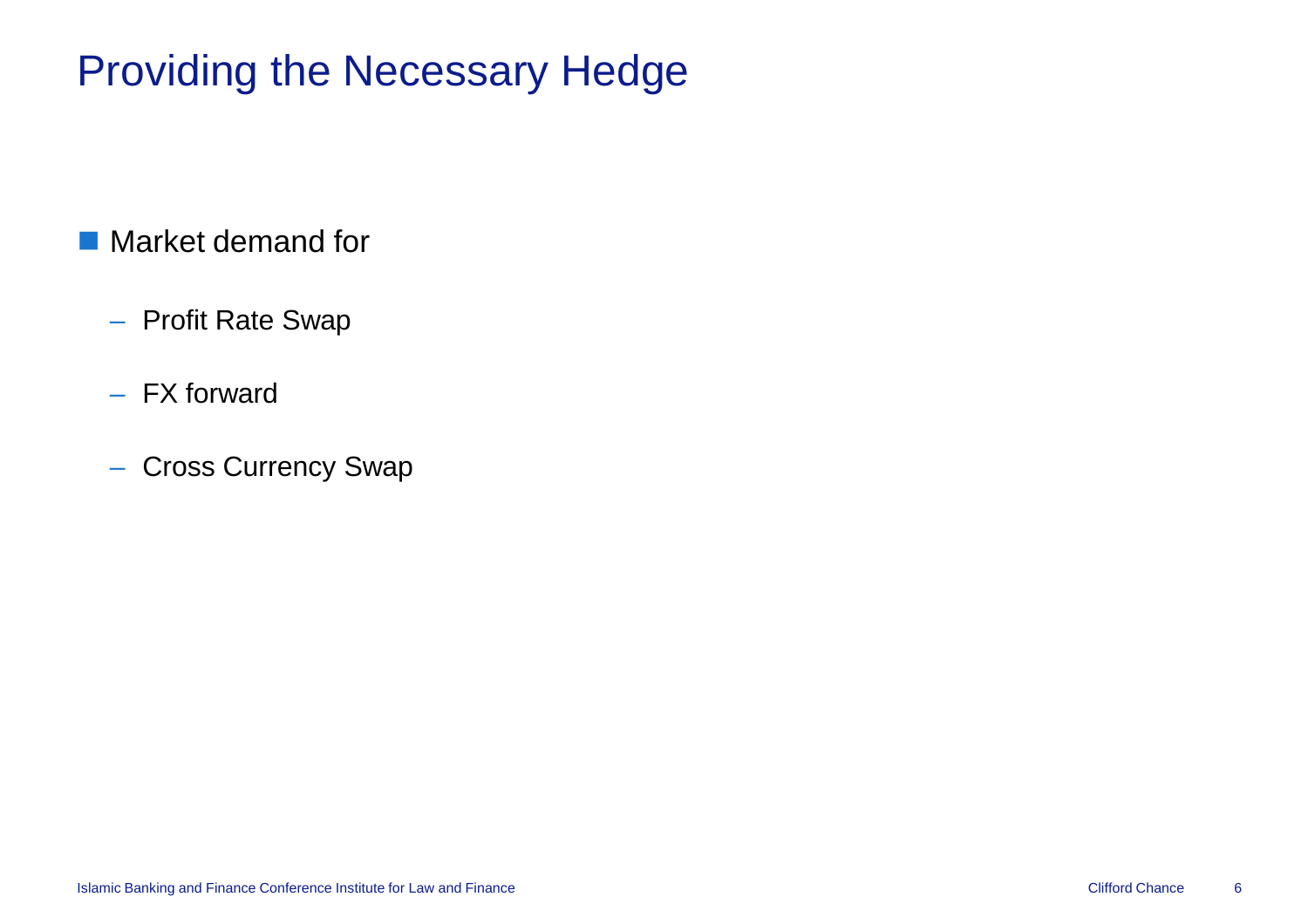## Structured to be enforceable

**Agreement based: enforceability issues** 

■ Wa'ad based: wa'ad is binding on undertaking provider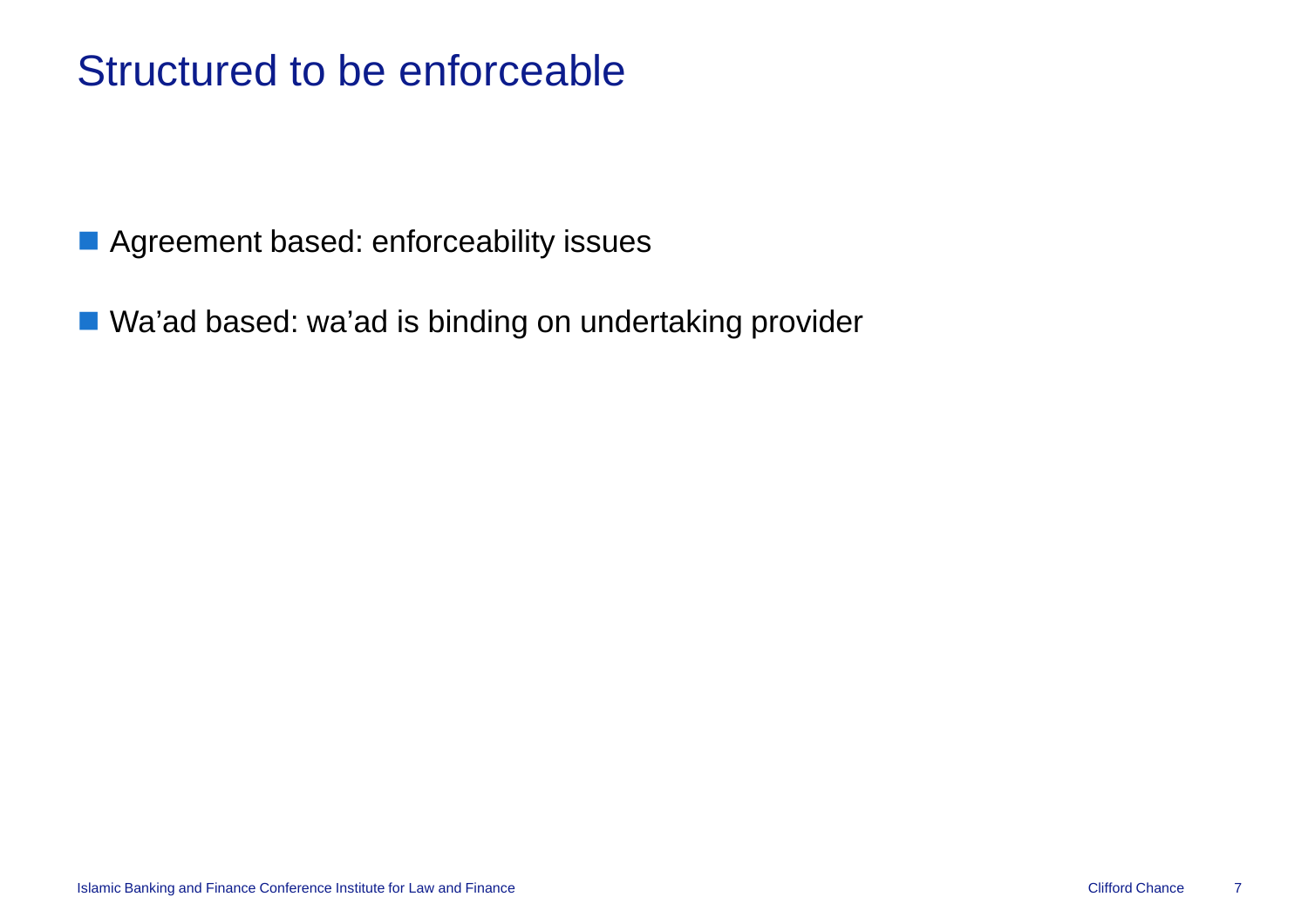# Structured to Optimise Risk Management and Risk **Mitigation**

# **Notative more than one transaction:**

- accumulation of risk
- $-$  relative values of different transactions likely to contain off-setting protection
- absent a mechanism to close-out and net, that protection remains unaccessed
- absent a mechanism to close-out and net, that protection remains unaccessed<br>– master agreement required to provide that mechanism to enable close-out and netting
- –ultimately, accessibility requires enforceability in insolvency of counterparty
- impacts regulatory capital, accounting position as well as risk management
- **TMA Tahawwut Master Agreement**
- **Master Agreement governing all transactions**
- Confirmations sit under TMA Master Agreement
- Contractually allows close-out on default
- Contains netting mechanism
- But recognition in insolvency a matter of local insolvency laws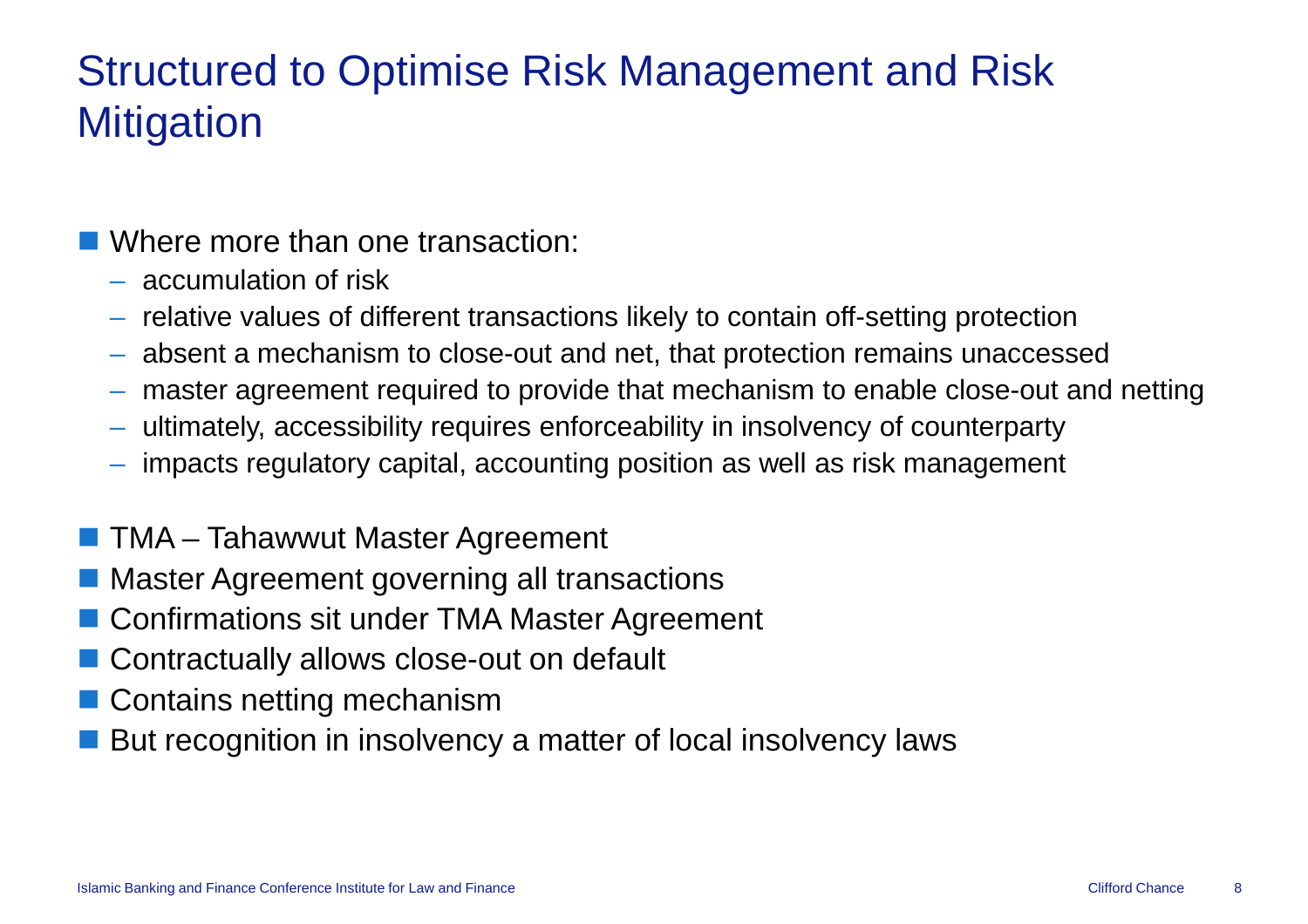# ISDA/IIFM Tahawwut Master Agreement Key Features

- Architecture Multiproduct Agreement
- **Firamework agreement covering all trades between the parties**
- Single Agreement – Section 1(c)
- Flawed Asset and Conditionality Section 2(a)(iii)
- Close-Out and Netting Section 6
- All designed to ensure that in the event of a default or termination the exposures  $\mathbf{A}$ of the parties under all outstanding transactions are aggregated and netted, in particular in order to stop an insolvency practitioner from cherry picking, that is enforcing profitable ("in the money") transactions entered into under the Agreement and leaving unprofitable ("out of the money") transactions as claims in the insolvency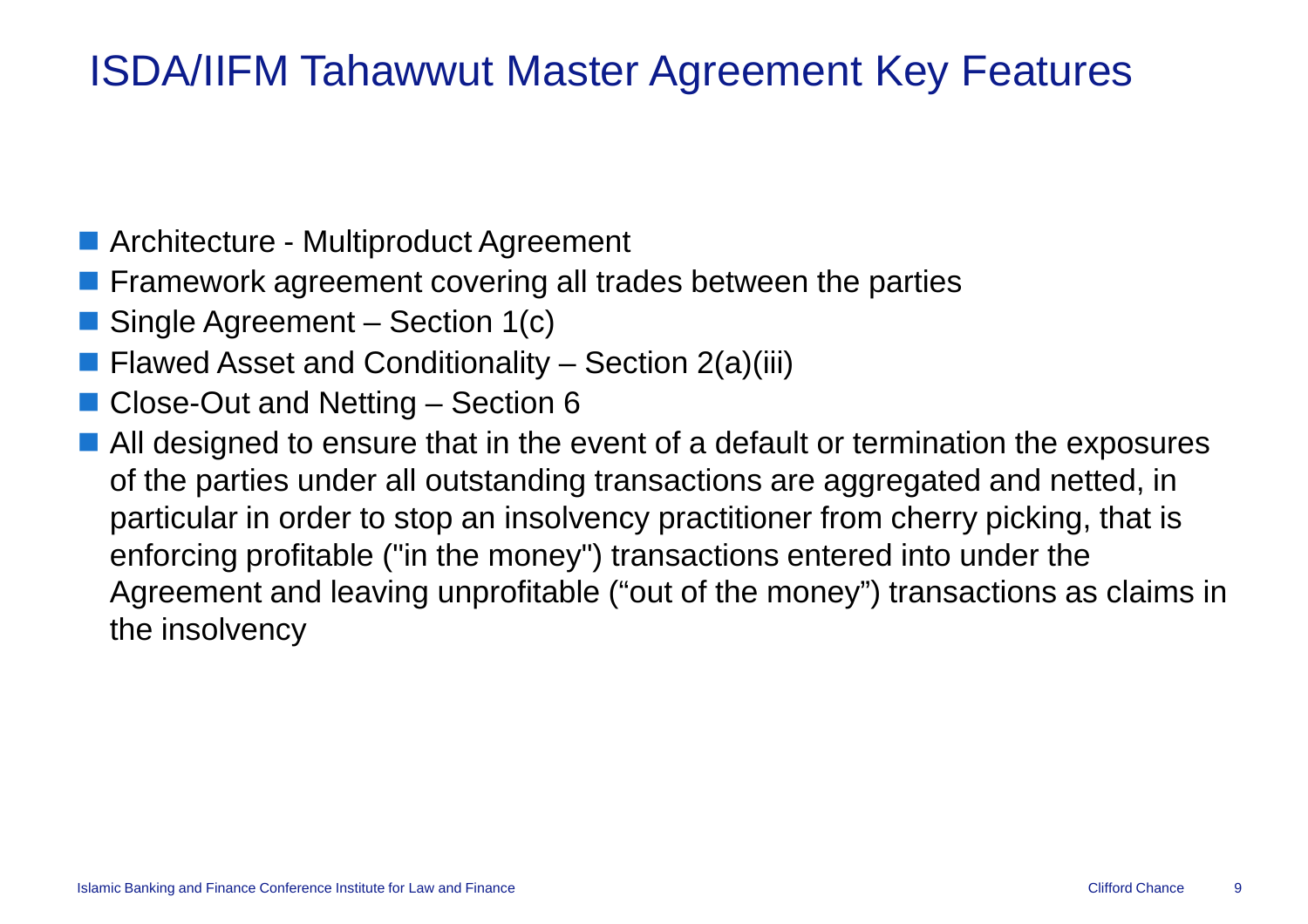# Governing Law and Dispute Resolution

No reference to Shari'a in the governing law clause

- **Parties may elect either English law or the laws of the State of New York as the State of New York as the State of Times** governing law of the Agreement and each Transaction and Designated Future transaction made thereunder
- The parties at the outset have the flexibility to elect whether dispute resolution should take place through the courts or through arbitration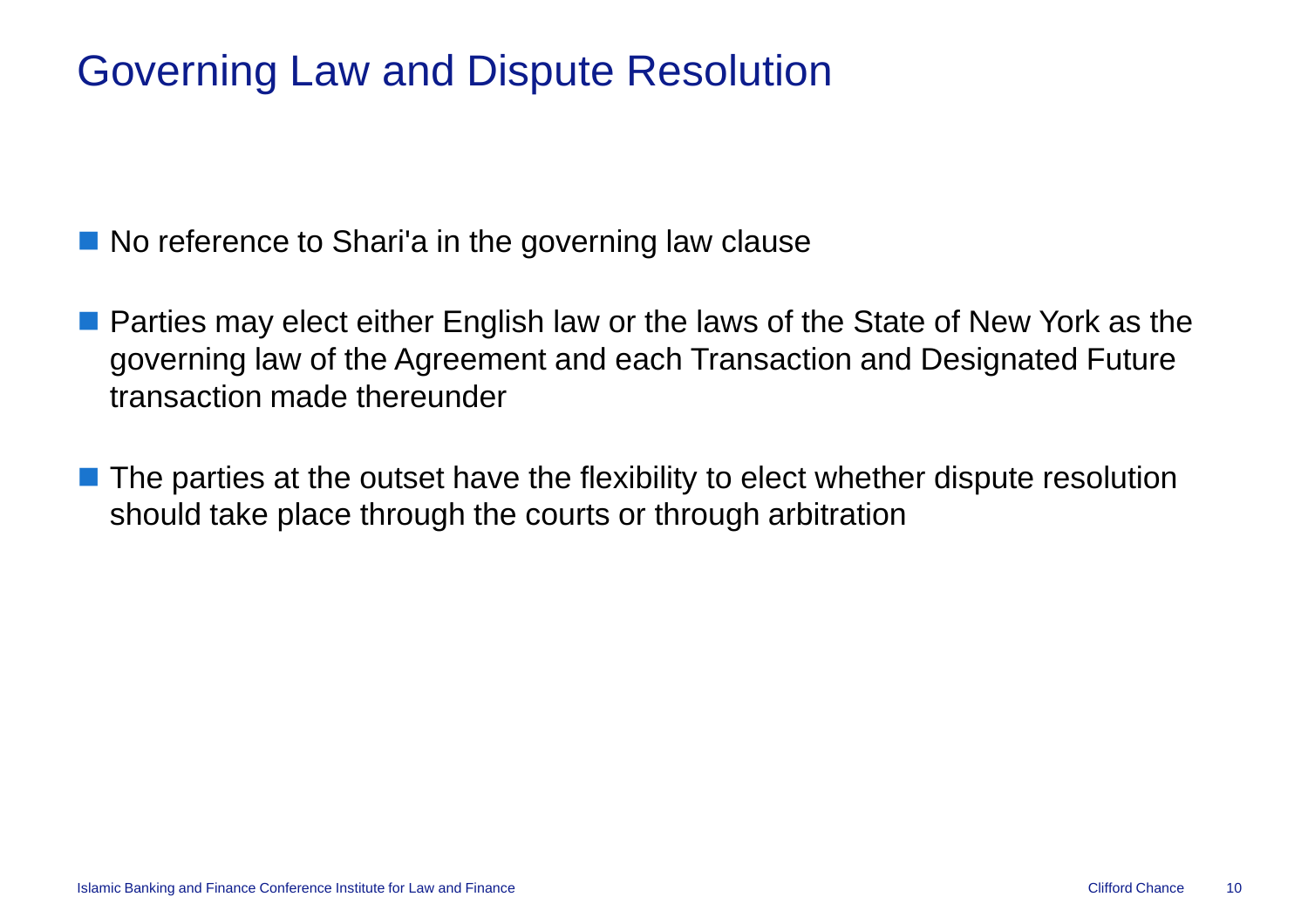### PRS Structures

■ Use Murabaha to generate the fixed or floating profit rate cash flow

- $\blacksquare$  A/B sells halal asset to B/A at cost plus profit amount which is the relevant fixed rate or floating rate and vice versa
- Wa'ad based
- **T** Two sales structure
- Single sale structure
- Spot delivery with deferred payment
- Spot delivery with spot payment